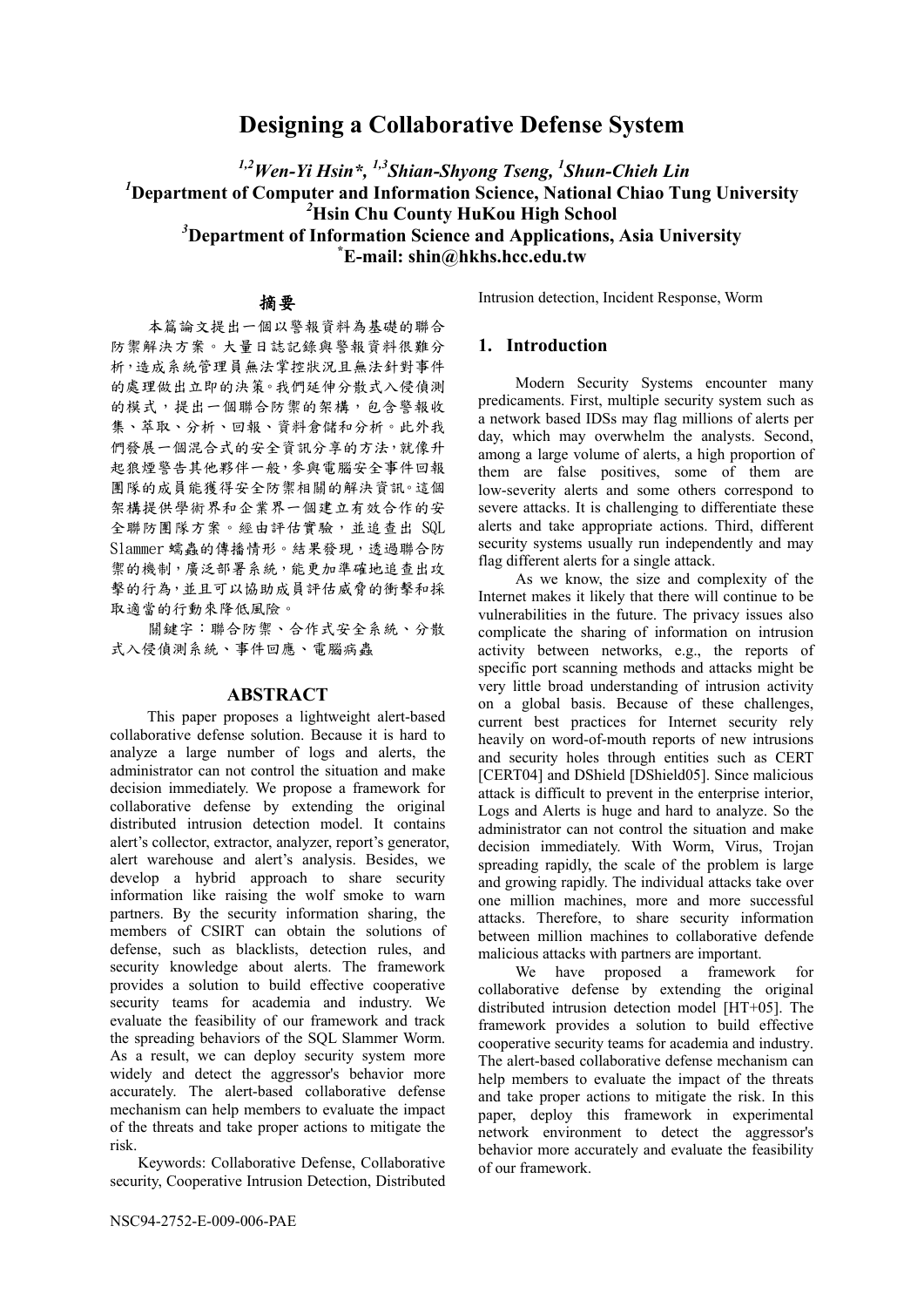## **2. Related Work**

DShield [DShield05] is a distributed intrusion detection system, which collect crackers' activities from all over the Internet by collecting the log of firewalls shared from Internet users. It can be used to discover trends in activity and prepare better firewall rules through monitoring the statistics Top N port number and IP address, and the trend analysis which includes increasing (positive) or decreasing (negative) in activity of the last two days during 33 days. The definition of Computer Security Incident Response Teams (CSIRT) is that an entity with a security role or responsibility in a given organization has a communication and collaborative component with other internal or external related entities [WS+98] [Masurkar03-1]. The European CSIRT Network (eCSIRT.net) is a Distributed IDS Sensor Network [European04], which is a globally project to provide the resources for a distributed IDS sensor network monitoring specific honeypot systems for exchanging experiences and knowledge, establishes pilot services, and promotes common standards and procedures for responding to security incidents. Symantec DeepSight<sup>TM</sup> threat management system DeepSight™ threat management system [DeepSight05] is an example of a centralized scheme, where sites can opt-in and share their IDS alerts.

It is important for collaborative defense to share information in order to discover attacks involving multiple organizations. Sharing information among IDS is important, especially for the purpose of detecting coordinated intrusions and intrusions distributed across a set of hosts and network elements. At present the Information Sharing solution mainly has two kinds; the first kind is Web-based information like FIRST [Masurkar03-2] and DShield, and the second kind is XML messages like CSIRT and eCSIRT (IDMEF [CD01] and IODEF [HS03]). We use SQL's DML to publish/subcribe data.

## **3. Framework**

As mentioned above, the collaborative defense system that is operating at present can't meet the demand of medium and small-scale organizations. Therefore we propose a system framework for the network administrators. We have referred to related studies about distributed intrusion detection and CSIRT to outline our approach to the problem. In the intrusion detection field, an alert is a message from an analyzer signaling that one or more events of interest have been detected. We say that an alert is a kind of event, since it reflects the state of IDS [MM+03]. We design a component called "CSIRC", referring to "Computer Security Incident Response Center", in every collaborative organization.

The system requirements focus on the interaction of the entire collaborative defense system with the viewpoint of management. Such management

environments are often capable of handling hundreds of alerts per second. Basically, the intrusion detection system must integrate with the management platform, and ensure an easy configuration and a certain level of performance. But the requirements of collaborative defense system are more and complicated. It must contain collaborative, modularity, scalability, heterogeneity, availability, and decentralization.

## **3.1 Architecture Design**

We present an approach to organizing autonomous but cooperative component systems to detect distributed attacks and exchange information. Our approach is based on the dependency among the distributed alerts in a signature. Unlike the hierarchical architecture, we organizes the cooperative IDSs according to the intrinsic relationships between the distributed alerts involved in attacks, and, as a result, a Local CSIRC needs to send a piece of information to Global CSIRC only when the information is essential for detecting the outer attackers. The target of our design aims mainly at the academic use as well as at industrial purpose. It can cooperate with the hierarchical structure of enterprises and take the limitation of network's bandwidth into consideration.

## **Collaborative Defense Model**

Firstly, we propose a basic and hierarchical model for constructing Collaborative Defense System. We can represent the model in a simple diagram as Figure 1 [HT+05].



**Figure 1: Collaborative Defense Model** 

Inside the Collaborative Defense Model, Several companies or schools organize Computer Security Incident Team (CSIRT). The CSIRT cooperates by using a hierarchical communication framework. This cooperation is driven by interests expressed by the CSIRTs.

 This model can divide two levels: *Local View* and *Global View.*

Level 1 Local View: Here we present a framework for doing distributed intrusion detection with centralized analysis components. We design a local CSIRC to collect alerts data from sensors which are deployed in different sub network of organization. Then the local CSIRC extract, store and analyze these alerts, and send the alert selected to global CSIRC.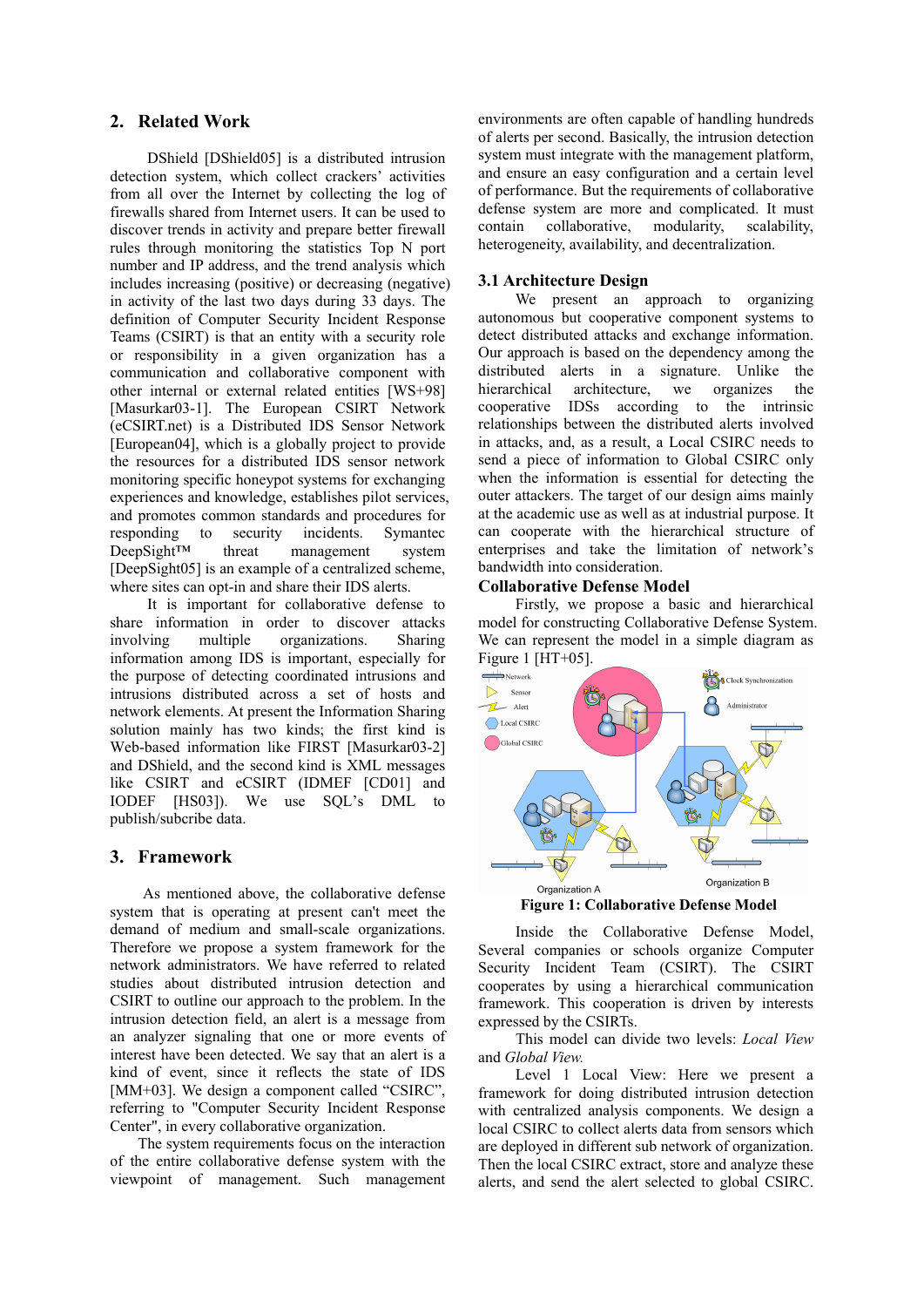As Figure 1 shows, the red circle represents global CSIRC, the blue hexagons are local CSIRC, and the yellow triangles indicate IDS sensors. Establish a Global CSIRC to coordinate the sub-organizations. Install the CSIRC component in every organization. Set up the IDS's sensors in different sub networks.

Level 2: Global View: CSIRTs cooperate by using a hierarchical communication framework. The local CSIRCs report information to the global CSIRC. It is a very important task for the global CSIRC to coordinate the members of CSIRT. The purpose of the global CSIRC would be to offer a means to coordinate intelligence related to possible cyber attacks and provide a conduit to warn collaborative organizations that such attacks may take place. The Global CSIRC plays a security consulting role serving as a clearinghouse for security information.



#### **Computer Security Incident Response Center**

Let us introduce the components of CSIRC as following. And please refer to the Figure 2.

(1)Collector: The component of Collector is responsible for collecting the alerts from sensors. Then the collector puts alerts to a temporary storage called "Alert Pool," due to the consideration of decreasing processing time and increasing storage capacity before the system collect huge alerts.

(2)Extractor: When Alert Pool receives alerts, it will trigger the extractor. The main task of Extractor is to extract alerts according to the definition of local profile. By the way, we can reduce, filter and classify alerts in order to prepare for long-term analysis.

(3)Analyzer: The second stage focuses on the data analysis of long-term alerts. The Analyzer component makes periodic analysis of alert, such as per hour or per day. The analysis method may be divided into two categories: statistics method and data mining. The purpose of the analysis is to summarize the alerts and look for the abnormal threat.

(4)Reporter: The Reporter reports to Global CSIRC the abnormal alerts as well as the result of analysis. At the same time, it shares information with other Local CSIRC on suspicious alerts and determines when to be more vigilant or more relaxed.

#### **3.2 Alert Extraction**

As mentioned in related works, on any given network, on any given day, any IDS's sensor can fire thousands of alerts. How can we deal with so many alerts? How can we find the real threats and vulnerabilities? We have designed a component of *Extractor* to do extraction of alerts. The Alert Extraction functions act as the module of classifying, filtering, labeling, and aggregating. It will solve the following problems: (1) Work division between the cooperative organizations. (2)How to make proper response policies? (3)How to avoid alert flooding? At the same time, alert extraction might be useful for estimating speed of propagation of alert.

From the administrator's viewpoint, it is very important to deny attacks from outside and try to find victims inside. Based on the principle of responsibility division, we classify alert in a simple way and make different policies reacting to different categories of alerts. We divide alerts into four categories according to the sources and the targets.

(1) *A1*: Both of the sources and the targets are the computers inside the organization. They are classified as inner attack events. For this kind of alerts, our response policy is to notify the users to carry on safety inspection and patch mending.

(2) *A2*: The inside computer attacks the computer outside. The reason for the attack is the computer may be infected by Worms or Trojans; perhaps it is the misuse of the users. The response policy of A2 alert: Notify users to carry on safety inspection and patch mending. A1 and A2 are the inner events which the administrator must eliminate the vulnerabilities immediately. They are the responsibility for the local administrator.

(3) *A3*: A3 alerts are the outer event which should be blocked from WAN and reported to the global CSIRC. The response policies of A3 alert: First, undergo the safety and vulnerabilities inspection for the victims. Secondly, we will act as a defense against the threats; for example, establish the rule of firewall to keep out the attackers. Thirdly, notify this kind of incidents to other cooperative organizations.

(4) *Others (Exceptions)*: Besides the three kinds mentioned above, there are some exceptions. For instance, the sources of the attack may not be in the range defined by the profile. The response policy of exceptions: Notify the administrator to check the detail of alerts. They are the responsibility for the local administrator.

To extract alerts according to the definition of the profile might be useful for estimating the speed of propagation of attack information.

- *Rule 1:* Each alert mentioned above is assigned exactly to one alert type.
- *Rule 2:* If Local.Priority or Alert.Priority=high then send alert to Administrator and Warehouse and Labeling "urgent".
- *Rule 3:* If SourceIP included in LocalIP then send to Exception and Labeling "Inner event".
- *Rule 4:* If Target IP included in LocalIP then send alert to Warehouse and Labeling "defend" Else send to Exception.
- *Rule 5:* If TargetPort included in Port.WhiteList send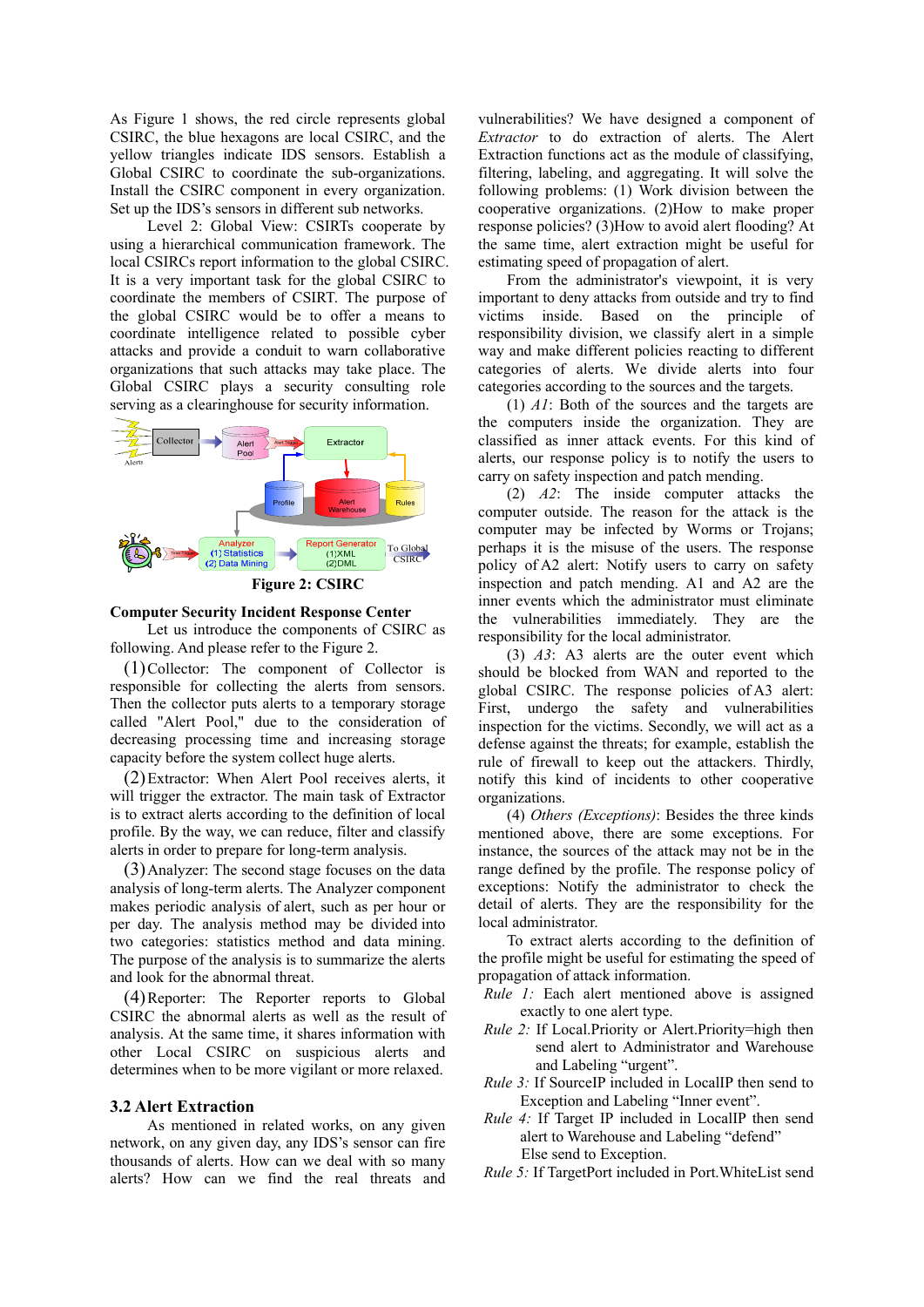to Warehouse and Labeling "service attack" Else send to Exception and Labeling "try attack"

### **3.3 Alert Analysis**

The alert analysis is a very extensive research issue. As mentioned earlier, there are a lot of ways in the analysis of alert. Alert analysis is an investigation into a network incident. In order to assess the risk to your organization as well as to evaluate the impact of the incident and take actions to mitigate the threats, we make use of two simple methods to analyze alert data, trend analysis and association rule analysis.

Our trend analysis focuses on the amount and categories of alerts, the variation of the amount, and the first offense of alerts. Association analysis can help us find the frequent co-occurrences of attribute values belonging to different attributes that represent various alerts. For example, through association analysis, we may find many MS-SQL Worm attacks are from the source IP address 61.159.15.X to the target IP address 140.126.167.Y at the destination port 1434. After association rule analysis, we can get the results of frequency, support and confidence for alert type and the sources. A sample result of association analysis is as follows.

Source =  $[192.168.2.30]$   $\rightarrow$  Alert= $[4]$  AND Dest=[192.168.1.2] Support=85.639% Confidence=99.942% Source = [192.168.2.30]  $\rightarrow$  Alert=[4] AND Alert[13] AND Alert[20] Support=70.328% Confidence=90.153%

## **4. The Experiment of Deploying System**

#### **4.1 Experimental Environment Description**

Our experiment environment is set up in the academic network including an experimental CSIRT and several members, e.g., KDE Lab in NCTU, Hukou High School, HsinChu County Network Center, two elementary schools and two junior high schools in HsinChu County of Taiwan, for the evaluation of the Alert-Based Collaborative Defense (ABCD).



**Figure 3: Our Experimental CSIRT** 

Some of the basic profile of the experimental

environment in this ABCD system is shown as Table 1.

| <b>CSIRC</b> | <b>IP</b> Range | <b>Sensors</b> | <b>Service</b> | <b>Priority</b> | <b>Bandwidth</b> | <b>Hosts</b> | <b>Firewall</b> |
|--------------|-----------------|----------------|----------------|-----------------|------------------|--------------|-----------------|
| <b>HKHS</b>  | 140.126.167/24  |                | Open           | $\overline{2}$  | 1.54M            | < 300        | Yes             |
|              | 163.19.12/24    |                |                |                 | 3M/640K          |              |                 |
|              | 163.19.0/24     |                |                |                 |                  |              |                 |
| <b>HCC</b>   |                 | 3              | Half           |                 | >100M            | >1000        | Yes             |
|              | 163.19.103/24   |                |                |                 |                  |              |                 |
| HCC1         | 163.19.30/24    |                | Open           | 3               | 3M/640K          | < 100        | <b>NO</b>       |
| HCC2         | 163.19.41/24    |                | Open           | 3               | 3M/640K          | < 100        | <b>NO</b>       |
| HCC3         | 163.19.64/24    |                | Open           | 3               | 3M/640K          | < 100        | N <sub>O</sub>  |
| HCC4         | 163.19.82/24    |                | Open           | 3               | 3M/640K          | < 100        | N <sub>O</sub>  |
| <b>NCTU</b>  | 140.113/16      | 2              | Open           | 3               | >100M            | >1000        | <b>NO</b>       |

#### **4.2 Data Schema**

In data treating processes, the jobs of data transformation and storage play a very important role. The Alert Pool provides a temporary storage for IDS's Alerts. The design purpose is to avoid too many alerts simultaneously resulting in processing time not enough. Therefore, we have designed one more collection tier. The alert data are saved in the original IDS's alert format.

In the profile, we can find specification about sub-network, including basic information of network administrator, sensors, hosts, and network. The profile describes the environment of the network, just like to build a model. Properly modeling the network allows the importance of each alert to be correctly assessed. Furthermore, the profile offers data for extraction and analysis, for instance, to classify the alerts or determine whether they are false alarms. Therefore, the data in the profile are like a "White list" which tells us what's normal.



**Figure 4: The Schema of Profile** 

We build an alert warehouse. The objectives of the long-term data warehouse resemble those of the original data management. The alert warehouse can provide evidence for *computer forensics* and serve as data source for future *data mining*.

In Global CSIRC, we used MS-SQL Server 2000 software to construct the distributed database environment and manage the huge dataset over 6,000,000 records. We used the SQL DML statements to publish and subscribe alerts between the Local CSIRC and Global CSIRC. Combining the Data Transformation Services of MS-SQL, we can automate processes to extract, transform and load alert data from other CSIRCs. The examples of DML statements are:

*Statement 1:* Subscribe A2 Alert

**SELECT**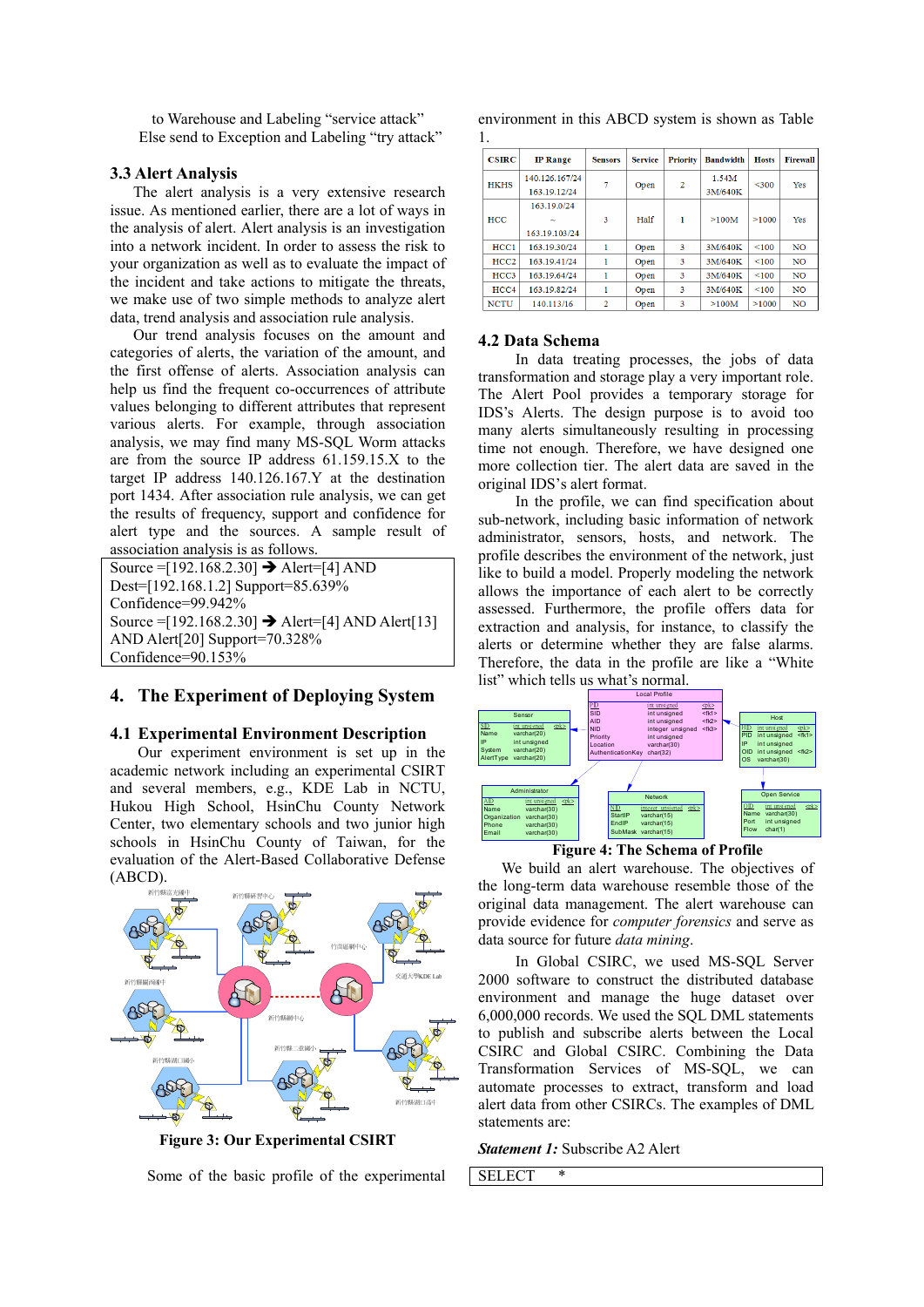| FROM All Alerts                           |  |  |  |  |  |  |  |  |
|-------------------------------------------|--|--|--|--|--|--|--|--|
| WHERE (ip src BETWEEN Profile.StartIP AND |  |  |  |  |  |  |  |  |
| Profile.EndIP) AND (ip dst BETWEEN        |  |  |  |  |  |  |  |  |
| Profile.StartIP AND Profile.EndIP)        |  |  |  |  |  |  |  |  |
| <b>ORDER BY</b> [timestamp]               |  |  |  |  |  |  |  |  |

*Statement 2:* Subscribe A3 Alert of T-day

SELECT \* FROM *All\_Alerts*  WHERE ((*ip\_src* NOT BETWEEN *Profile.StartIP* AND *Profile.EndIP*) AND (*ip\_dst* BETWEEN *Profile.StartIP* AND *Profile.EndIP*)) AND (*[timestamp]* BETWEEN ' *T-day* 00:00:00' AND ' *T-day* 23:59:59') ORDER BY *[timestamp]*

**Statement 3:** Top N List of Attackers

SELECT *ip\_src* AS Attacker, COUNT(*ip\_src*) AS Counts FROM *A3\_Alerts* GROUP BY ORDER BY Counts DESC

## **4.3 Experimental Result**

In Global CSIRC, we used MS-SQL Server 2000 software to construct the distributed database environment. We collected over 6,000,000 alerts in the three main CSIRCs including HKHS, HCC and NCTU from March 25 to May 25, 2005. We used the SQL DML statements to publish and subscribe alerts between the Local CSIRC and Global CSIRC. Also, we used Data Transformation Services of MS-SQL to automatically extract, transform and load alert data from other CSIRCs periodically. The followings show the Local View and Global View Let of the ABCD system.

#### **Local CSIRC**

There are at most 180,000 alerts every day in the CSIRC of HKHS. Figure 5 shows the amounts of alerts in the campus have periodicity; the days illustrated as circle are Saturday and Sunday and April 5, 2005 is a holiday.





In the A1, there are many SNMP alerts and ICMP redirect alerts because of the faults of network management. In the Exception, we forgot considering these IP addresses: 255.255.255.255 (broadcast address) and 224.0.0.0~ 239.255.255.255 (the IP address of Class D for Multicast). These addresses are inner IP added into Local Profile. Also, the killer of bandwidth could be immediately discovered using top N of A2 alerts.

## **Global CSIRC**

The Global CSIRC provides the statistics of alerts and attackers, which can help administrators understand the trend of threats and making proper decision.



#### **4.4 Case Study**

The A3 alerts in the Global CSIRC can be used to track the behaviors of the Worm propagation. The SQL Slammer Worm, which is attack victim through 1434 port with UDP flow, is discovered by ABCD system during our experiment.

In Figure 7, an alert corresponding to an attempt of propagation of the MS-SQL worm is shown. Through our ABCD system, we can easily understand the situations of the attacks of MS-SQL Worms. In the duration of A, there are two immediate sharp increase and decrease. At the time of B, the CSIRC of HCC had added a rule to firewall to block the connections by port 1434. Therefore sensors did not detect the worm again after April 9. In the duration of C, the CSIRC of NCTU joined in the team. The amount of MS-SQL Worm alerts is a steep rise. In the duration of D, The amount of alerts falls right down to the lowest point in NCTU because its CSIRC had crashed down. Finally, it shows the MS-SQL worms spreading again.





From the Global CSIRC, we can gain the information of defense, such as Top N of attacker. It can be used to discover trends in activity and prepare better firewall rules. The range of the unfriendly IP from the statistics of connections in the Global CSIRC could be also obtained. Based upon the MS